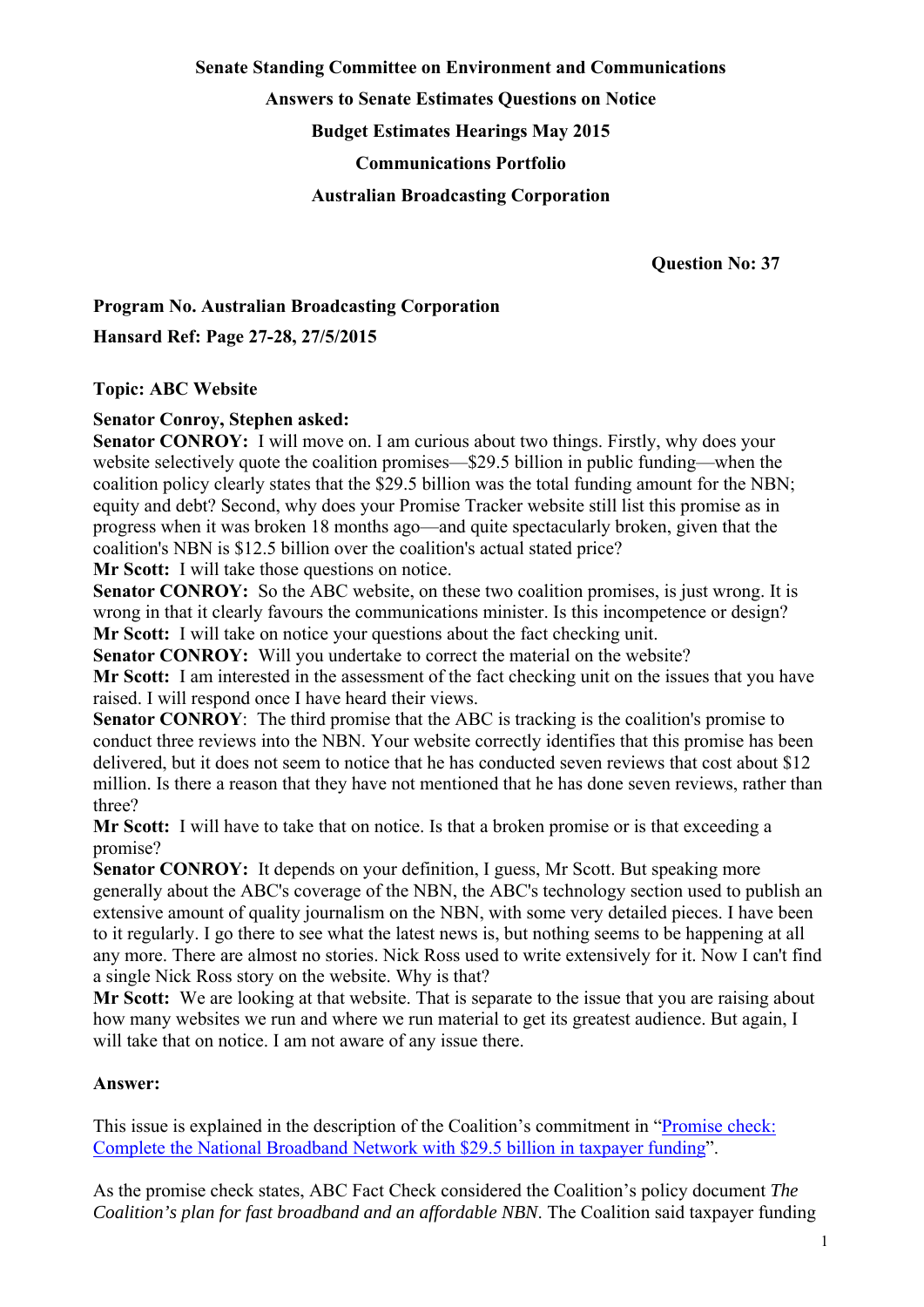### **Senate Standing Committee on Environment and Communications Answers to Senate Estimates Questions on Notice Budget Estimates Hearings May 2015 Communications Portfolio Australian Broadcasting Corporation**

would be limited to \$29.5 billion and also said that \$29.5 billion would be the total required funding.

The promise check contains these two passages:

- "The statement of expectations will specify a limit on the public capital available to NBN Co," the plan said. "This limit will be \$29.5 billion."
- "The Coalition also said that \$29.5 billion would be enough to implement the project."

"This is reflected in the policy documents, which described \$29.5 billion as the project's "required funding". The detailed plan defined "required funding" as "the money a new project or company needs to raise (as equity or debt) to reach a point where it can sustain itself without assistance"."

The policy further defined "required funding" as "the sum that NBN Co needs to raise from taxpayers or investors to pay for its network and any operating losses it incurs while the network is built, up until the time that NBN Co becomes cash flow positive and financially self-sufficient".

ABC Fact Check decided to check the Coalition's promise to build the NBN with taxpayer funds limited to \$29.5 billion, given that this commitment was of significance to all taxpayers and for the sake of clarity in tracking the promise.

According to the budget papers, the Government has so far spent less than \$29.5 billion. The 2015-16 Budget Paper No. 1 contains projected equity funding of \$21 billion in the three years to 2016-17. It says: "The Government's equity contributions are capped at \$29.5 billion." The 2014-15 Budget Paper No. 1 showed an additional equity funding of \$3.4 billion in 2013-14, and a total of \$24.3 billion for the five years to 2017-18.

The issue of the funding requirements described in NBN Co's strategic review released on December 12, 2013 is dealt with in an update to "Promise check: Complete the National Broadband Network with \$29.5 billion in taxpayer funding".

The update, headed "Strategic review forecasts cost blowout", contains the following passage: "the MTM [Multi Technology Mix] is the cheapest of six scenarios and will cost \$41 billion - \$11.5 billion more than the Coalition's pre-election figure of \$29.5 billion".

A footnote to the strategic review's breakdown of funding says: "Equity funding is capped at \$29.5 billion in accordance with the Government's policy statement with any further funding requirements assumed to be met by debt funding."

For these reasons, ABC Fact Check considers that the promise remains "in progress".

The ABC's Technology and Games website covers a wide range of technology and games related issues and developments with very few resources. The site has a single editor who edits the site and is its only dedicated writer. Prior to the last election it was appropriate for the Technology and Games site to provide its readers with explanation and analysis of the competing technologies proposed by the then government and the Opposition. The election effectively ended that debate. In the post election environment the focus has shifted to scrutiny of the roll out of the